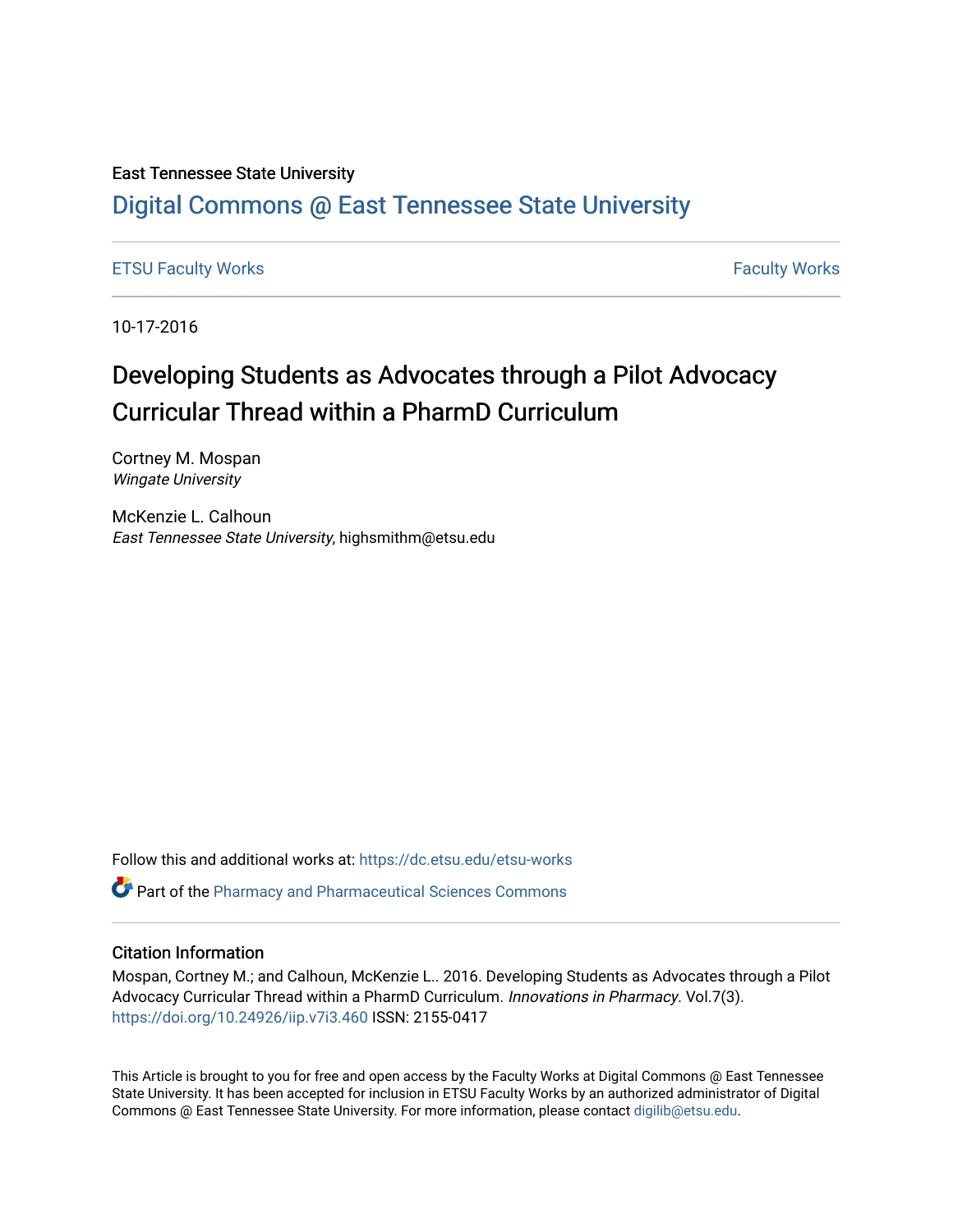## Developing Students as Advocates through a Pilot Advocacy Curricular Thread within a PharmD Curriculum

### Copyright Statement

Copyright of content published in INNOVATIONS in pharmacy belongs to the author(s).

### Creative Commons License



This work is licensed under a [Creative Commons Attribution-Noncommercial 4.0 License](https://creativecommons.org/licenses/by-nc/4.0/) 

This article is available at Digital Commons @ East Tennessee State University: <https://dc.etsu.edu/etsu-works/6873>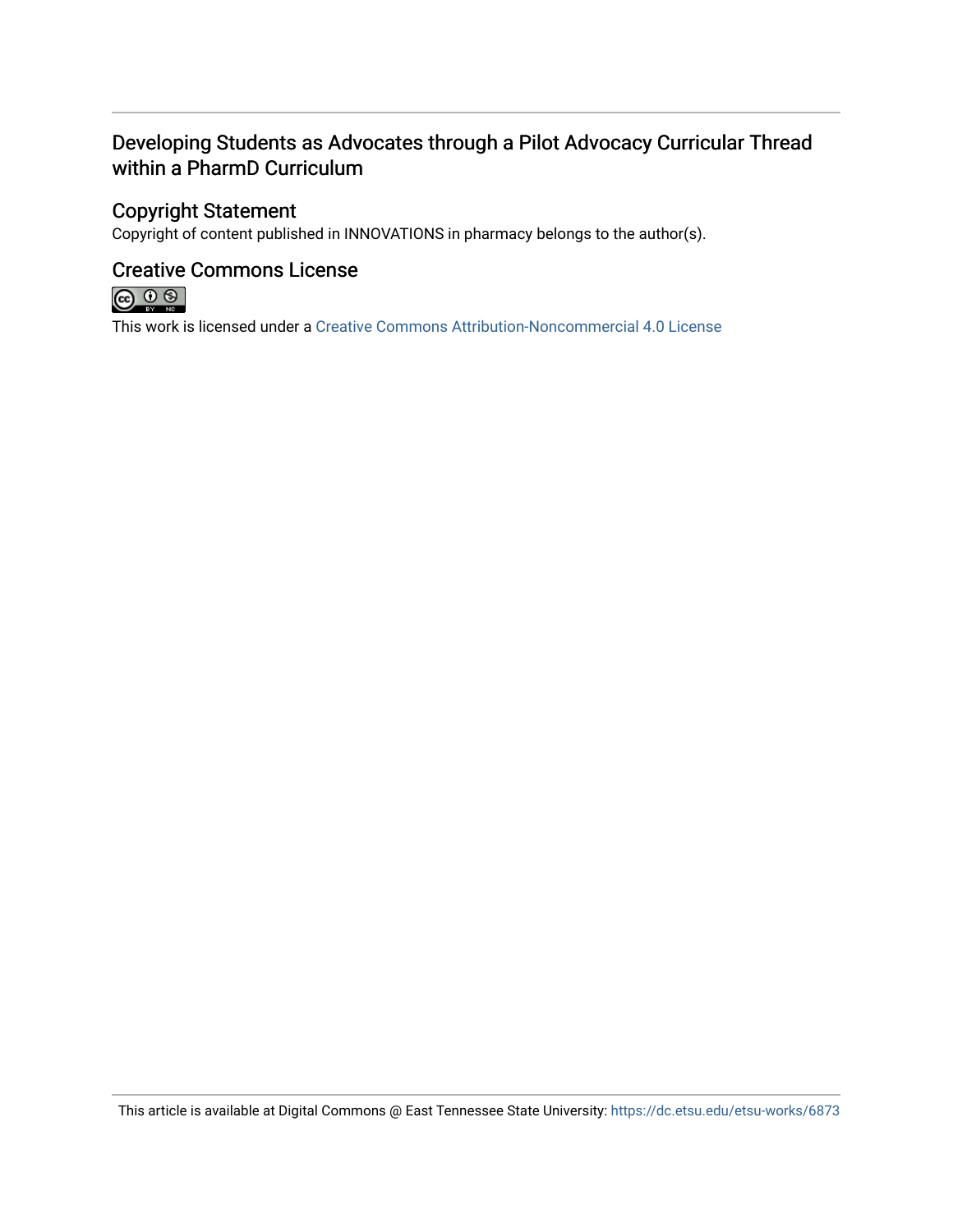# **INNOVATIONS** in pharmacy



[Volume 7](http://pubs.lib.umn.edu/innovations/vol7?utm_source=pubs.lib.umn.edu%2Finnovations%2Fvol7%2Fiss3%2F17&utm_medium=PDF&utm_campaign=PDFCoverPages) | [Number 3](http://pubs.lib.umn.edu/innovations/vol7/iss3?utm_source=pubs.lib.umn.edu%2Finnovations%2Fvol7%2Fiss3%2F17&utm_medium=PDF&utm_campaign=PDFCoverPages) [Article 17](http://pubs.lib.umn.edu/innovations/vol7/iss3/17?utm_source=pubs.lib.umn.edu%2Finnovations%2Fvol7%2Fiss3%2F17&utm_medium=PDF&utm_campaign=PDFCoverPages)

10-17-2016

## Developing Students as Advocates through a Pilot Advocacy Curricular Thread within a PharmD **Curriculum**

Cortney M. Mospan *Wingate University*, c.mospan@wingate.edu

McKenzie Calhoun *East Tennessee State University*, calhounml@etsu.edu

Follow this and additional works at: [http://pubs.lib.umn.edu/innovations](http://pubs.lib.umn.edu/innovations?utm_source=pubs.lib.umn.edu%2Finnovations%2Fvol7%2Fiss3%2F17&utm_medium=PDF&utm_campaign=PDFCoverPages)

#### Recommended Citation

Mospan CM, Calhoun M. Developing Students as Advocates through a Pilot Advocacy Curricular Thread within a PharmD Curriculum. *Inov Pharm.* 2016;7(3): Article 17. [http://pubs.lib.umn.edu/innovations/vol7/iss3/17](http://pubs.lib.umn.edu/innovations/vol7/iss3/17?utm_source=pubs.lib.umn.edu%2Finnovations%2Fvol7%2Fiss3%2F17&utm_medium=PDF&utm_campaign=PDFCoverPages)

*INNOVATIONS in pharmacy*is published by the University of Minnesota Libraries Publishing.

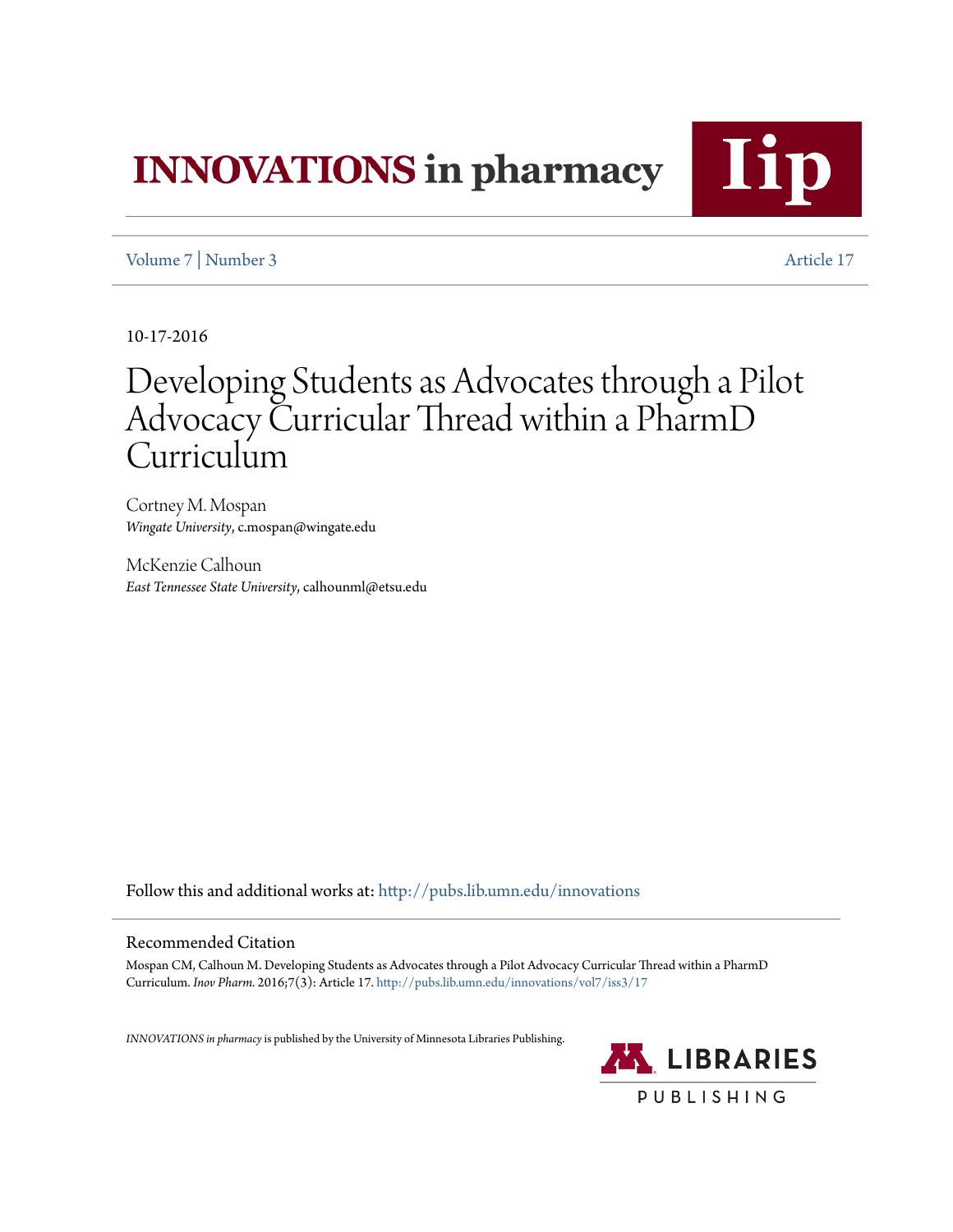## Developing Students as Advocates through a Pilot Advocacy Curricular Thread within a PharmD Curriculum

#### **Cover Page Footnote**

Dr. Mospan would like to thank Antonio Ciaccia, Director of Government & Political Affairs, Ohio Pharmacists Association for his knowledge and expertise in developing her as an advocate for the profession of pharmacy.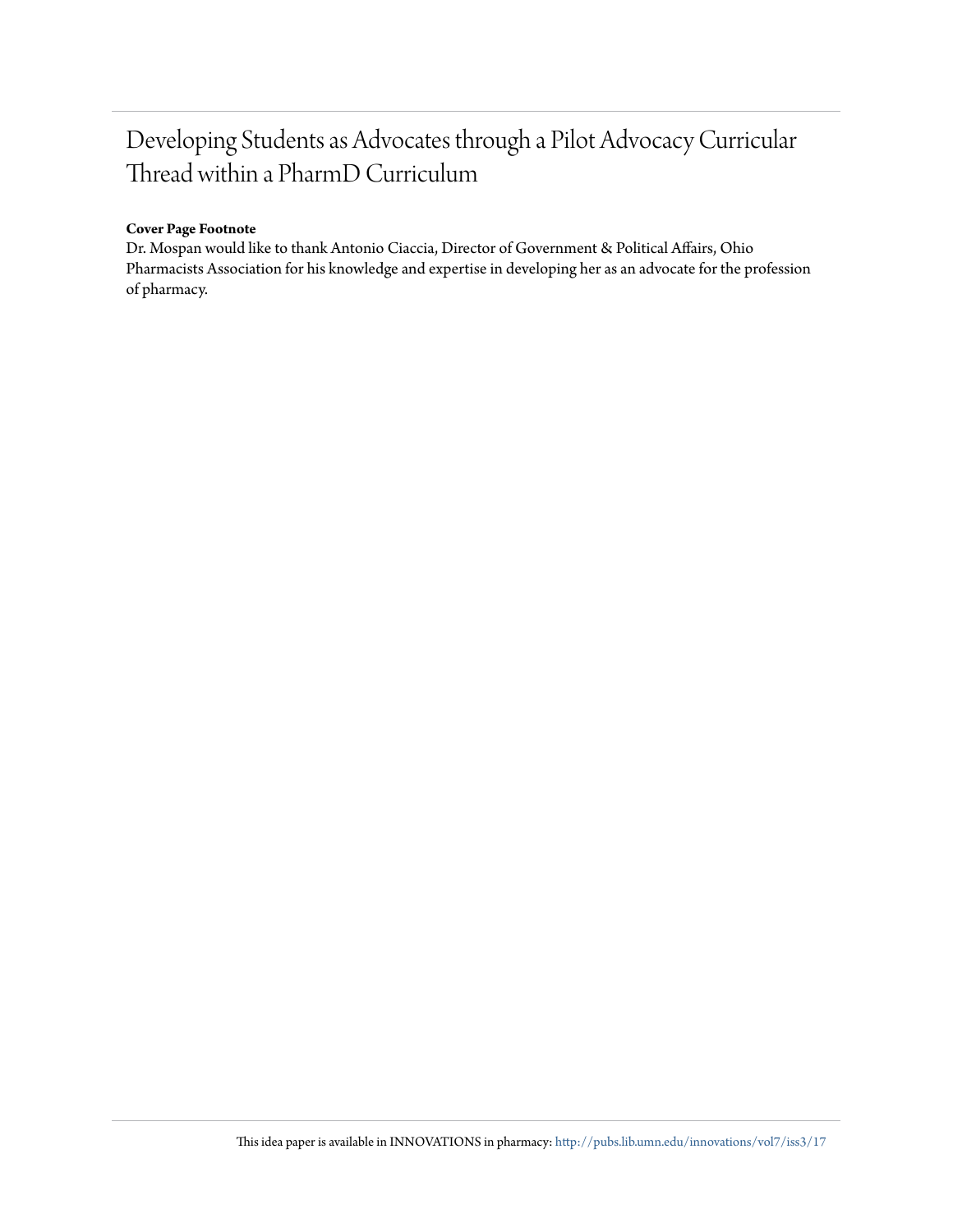### **Developing Students as Advocates through a Pilot Advocacy Curricular Thread within a PharmD Curriculum**

*Cortney M. Mospan, PharmD, BCACP, CGP<sup>1</sup> and McKenzie Calhoun, PharmD2 1 Wingate University School of Pharmacy, Wingate, NC <sup>2</sup> Department of Pharmacy Practice, East Tennessee State University Bill Gatton College of Pharmacy, Johnson City, TN*

At the time of this project, Dr. Mospan was an Assistant Professor of Pharmacy Practice at East Tennessee State University Bill Gatton College of Pharmacy.

**Acknowledgements**: Dr. Mospan would like to thank Antonio Ciaccia, Director of Government & Political Affairs, Ohio Pharmacists Association for his knowledge and expertise in developing her as an advocate for the profession of pharmacy.

**Conflicts of Interest**: Dr. Calhoun is a Board member of the Tennessee Pharmacists Association.

#### **Abstract**

*There is a need for education about and development of advocacy skills within student pharmacists. Pharmacy literature describes experiences incorporating advocacy education within curricula; however, these are often singular, limited experiences. To increase student pharmacists' awareness, knowledge, and skills, effective advocacy curricular threads are necessary within curricula. This paper provides rationale for the need for a greater emphasis on development of these skills within student pharmacists, evidence of curricular experiences surrounding advocacy from the literature, initial observations from a piloted curricular thread at one school, and implications for the academy.*

**Keywords**: legislative education; advocacy; healthcare; pharmacy curricula

#### **Introduction**

Traditionally, legislative advocacy education has not been stressed or incorporated within pharmacy curricula, similar to many other healthcare professional programs. In 2009, a white paper was released by the American Association of Colleges of Pharmacy (AACP) for a Curricular Change Summit. It proposed important considerations and inclusions of competencies for curricula of the future. The authors called for the development of 5 required abilities, noting the potential for the most important competency to be related to "leadership, advocacy, entrepreneurship, and serving as a catalyst for positive change." Despite previous notions that legislative advocacy cannot be taught, the authors stressed the importance of both didactic and experiential curricular components in provision of opportunities for students to learn, practice, and receive feedback on these skills. $1$  When evaluating challenges to legislative advocacy in pharmacy's past, it was noted that pharmacy student personalities have traditionally not been immensely proactive. $2^{-4}$ 

With the release of the new CAPE (Center for the Advancement of Pharmacy Education) Educational Outcomes

**Corresponding Autho**r: Cortney M. Mospan, PharmD, BCACP, CGP; Assistant Professor of Pharmacy, Wingate University School of Pharmacy, 515 N. Main Street Wingate, NC 28174; Phone: (704)233-8329; email: c.mospan@wingate.edu

in 2013, a new domain was introduced: Domain 4 (Personal and Professional Development).<sup>5</sup> Since the release of the revised CAPE Outcomes, this new domain has also been incorporated into the ACPE (Accreditation Council for Pharmacy Education) "Standards 2016" as part of Standard 4.<sup>6</sup> Many of these new domains connect with the development of advocacy knowledge and skills (i.e. 4.2 Leadership, 4.3 Innovation and Entrepreneurship, and 4.4 Professionalism). With current job markets and potential limitations to the expansion of the role of the pharmacist due to lack of provider status and reimbursement mechanisms, incorporation of legislative and advocacy topics within a PharmD curriculum can also connect to Domain 3 (Approach to Practice and Care) through 3.1 Problem Solving.

This article describes the importance of a curricular thread focused on legislative advocacy. Previous literature has provided a basis for strategies to integrate legislative advocacy into pharmacy curricula; however, these were often singular events or elective course opportunities. The purpose of this article is to describe an approach to legislative advocacy education, our experiences in developing innovative core curriculum exercises, how we move advocacy education forward with greater emphasis in curricula, and methods for inquiry into successful educational strategies and their impact.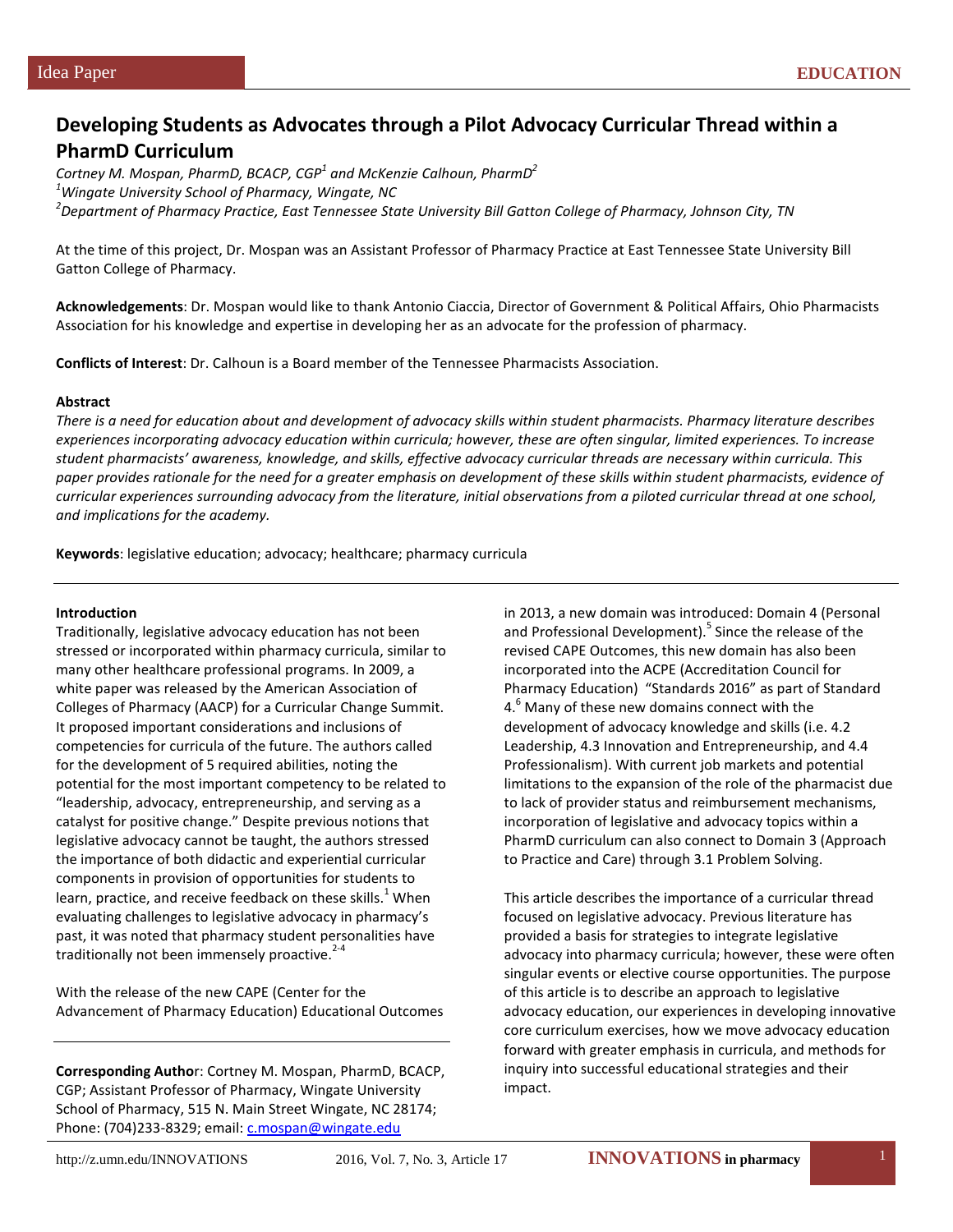#### **Existing Understanding of Advocacy Education**

We first started with evaluating perceptions and definitions of advocacy within the profession of pharmacy and within pharmacy education. Bzowyckyj and Janke developed a consensus definition for advocacy as follows: "An ongoing commitment to advancing the awareness of the value that a pharmacist provides to the health and wellbeing of society by actively supporting and communicating that vision concisely to opinion leaders, elected officials, decision makers, potential partners and any other audience in order to influence their perspective and ultimately have them speak and/or act on your behalf."<sup>7</sup>

Multiple editorials have discussed the importance of pharmacist engagement within the legislative process,  $8-10$ advocacy has even been titled the *essential competence*. 8 Boyle has long been a voice for the critical need of pharmacy education to prepare students as effective advocates, just as we develop competency in pharmacy practice skills.<sup>8,9</sup>

Despite new emphasis on leadership and professional development skills within CAPE outcomes<sup>5</sup> and ACPE standards $^6$ , legislative and advocacy topics are still a minimal part of PharmD curricula. Blake et al. noted that accreditation standards require students to learn the laws that govern pharmacy practice and regulatory issues, but they don't necessarily focus on educating students on methods to change them. Blake called for education that demonstrates the impact of involvement in pharmacy organizations to affect change in regulatory, policy, and legislative issues. $^{11}$ There is evidence of successful models for developing policy and advocacy skills within the PharmD curricula; however, this is primarily based within elective courses.<sup>11,12</sup> Adams et al. have discussed a novel method for teaching and enhancing student advocacy through an in-person student advocacy training program hosted by the National Association of Chain Drug Stores (NACDS). The "Academy" was a two-day program hosted annually in Washington, D.C., combining didactic instruction on the legislative process, communication with policymakers, and current legislation, while incorporating active-learning through mock congressional visits.<sup>13</sup> The event culminates with legislative visit. While this has proven to be an effective and valuable learning tool, it is not a feasible method for educating all student pharmacists.

Within the core curriculum of PharmD programs, little is known about incorporation of legislative and advocacy topics.<sup>11</sup> Smith et al. have described a successful project within a pharmacy law and ethics course where pharmacy students were required to propose changes in state laws regarding the practice of pharmacy. While learning about pharmacy practice regulations and the policy analysis process, student groups learned methods for positively affect change in pharmacy laws. Ultimately, student presentations

to the state board of pharmacy resulted in change in pharmacy law.<sup>14</sup> These strategies provide successful snapshots of advocacy training, but are providing advocacyrelated training for subsections of student pharmacist populations. The academy should move towards developing educational approaches to ensure all student pharmacists are prepared to advocate for their profession.

#### **Pharmacy and the Legislature**

A small proportion of our legislators have a medical background; even less have a pharmacy background. As such, these legislators rely on lobbyists, special interest groups, pharmacy organizations, constituents, and limited research to develop legislation and determine his/her vote on legislation. Membership of the 114<sup>th</sup> Congress included only 33 medical professionals: 18 physicians, three dentists, three veterinarians, three psychologists, one optometrist, four nurses, and one pharmacist.<sup>15</sup> Comparatively, 33 medical professionals were also represented in the 112<sup>th</sup> and 113<sup>th</sup> Congress; however, neither of these congressional bodies,  $included$  pharmacist representation.<sup>16,17</sup> Thus, every decision that affects our profession should be considered by pharmacists as a political decision, and should spur interest and involvement in the legislative process.<sup>10</sup>

Presence of a collective, cohesive voice within the profession of pharmacy is critical.<sup>10,18</sup> Our healthcare system is dynamic, with constantly evolving legislation and regulations. By bringing expertise as medication experts into the legislative and regulatory process and negotiations, pharmacists can have substantial impact on decisions that promote safe, effective, and cost-saving healthcare.<sup>12</sup> It is commonly noted "if you're not at the table, you're on the table." There has never been a more critical time for pharmacy to provide a strong, collective voice to our role on the healthcare team and the benefits we offer. When considering current advocacy education in the face of the legislative process and legislators' knowledge of the role of the pharmacist, the academy itself must recognize the critical importance of developing competent advocates just as we prepared competent clinicians.

#### **Learning from other Healthcare Professionals**

Several other health professions have called for a greater role of members in the policy and advocacy process, including medicine, nursing, and dental hygiene.<sup>19-23</sup> The profession of nursing has a long history of advocacy and may be the best example of politically aware and engaged health professional citizens. Maryland et al. recognized the knowledge, experience, and skills of nurses make them excellent and capable advocates. With their patient care experiences, they can impact public policy. When they engage in the advocacy process, they can create change to continue to improve healthcare access and quality. It should be a professional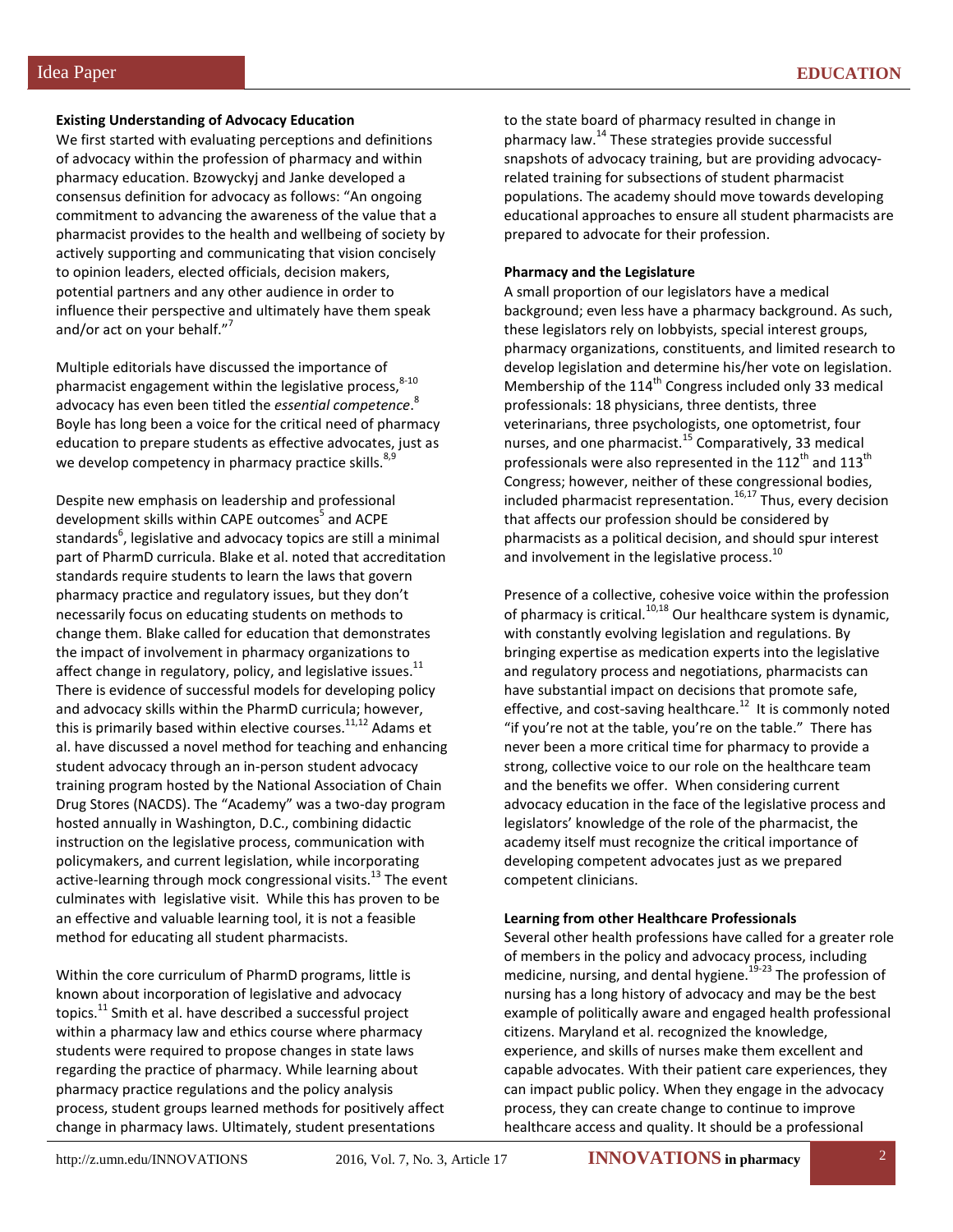obligation to strengthen policy and advocacy skills to influence policy to better serve patients. $^{23}$  We argue that this applies to the profession of pharmacy as well, and we must see the same level of engagement within the profession of pharmacy.

Educational interventions within a dental hygiene program developed familiarity with the legislative process, and students recognized the value of a political voice, while developing the skills necessary to be politically aware.<sup>16</sup> Within this educational intervention, dental hygienists participated in a stepwise, layered legislative advocacy project. The stages included assessment, planning, implementation, and evaluation.<sup>16</sup> Within the field of medicine, it has long been debated whether advocacy skills should be incorporated into undergraduate, graduate, or continuing medical education.17,18 Many have called for exposure to healthcare policy and advocacy within medical education, in order for medical graduates to share an ethical responsibility to shape policy during a time of immense change and flux within healthcare.<sup>17,18</sup> Schools and colleges of pharmacy must create the same results within our student pharmacists.

#### **Experience Creating a Curricular Thread of Legislative Advocacy Education**

Since its publication in 1956, $^{24}$  the Taxonomy of Educational Objectives by Bloom et al. has provided educators a system to classify goals and objectives under major categories in the cognitive domain. In 2001, the original taxonomy was revised by Anderson et al.<sup>25</sup> to include 6 terms, allowing for overlap and the ability to build upon on each other. These are designed to show the six levels of the cognitive process and include remember, understand, apply, analyze, evaluate and create.<sup>26</sup>

During a period of curricular revision, three courses were identified as opportunities to include legislative and advocacy training. These courses were Pharmacy Law and Ethics during the second professional year, Contemporary Practice of Pharmacy (CPOP) during the third professional year, and Integrated Environment for Applied Learning and Skills course (IDEALS), also during the third professional year. Each of these courses are quite different in course focus and teaching methodology and therefore allowed for various student experiences to be incorporated, as well as various methods of instruction to be utilized. This collection of courses permitted the design of progression through the steps of cognitive learning, in an effort to develop our students into advocates with a strong understand of the policy process and the need for their involvement.

#### *Remember and Understand*

Within Pharmacy Law and Ethics, a one and half hour lecture was delivered covering basic principles of civics, history of pharmacists' involvement in public policy, common legislative terms and procedures, and a short discussion of current pharmacy-related state and federal legislation. This served as an introduction to professional policy and advocacy, primarily focusing on the process of ideas becoming policy or legislation and the effect on pharmacists, patients, and the healthcare system.

#### *Apply and Analyze*

Contemporary Practice of Pharmacy (CPOP) is a course that runs throughout the entire curriculum and is designed to focus on the practice of pharmacy, promoting the ideals of the profession, and student self-discovery of the attitudes, values, and habits that form the foundation of the profession of pharmacy. During the third year, the course is designed to facilitate the student's consideration of his/her future practice setting. Some areas of focus for this course include professionalism, career exploration, management and business skills, and health systems. During the third professional year, the focus of the course is management: practice management, health-systems management, career management and finally professional management. Principles of advocacy are included in the professional management portion of the course.

Prior to coming to class, students were required to post on a discussion board their thoughts or experiences, good or bad, with the Patient Protection and Affordable Care Act of 2010. In addition, they were required to reply to one classmate's post, in hopes of stimulating thoughtful reflection, interaction, and discussion. This encouraged students to develop an opinion regarding a well-known piece of legislation. Faculty selected this act due to its history of stimulating strong personal views of healthcare, ability to illustrate key legislative concepts (i.e. additional of smaller legislation in larger bills that are likely to pass), and to demonstrate the importance of political engagement due to the impact these laws have on pharmacists personally and professionally. During the class, faculty discussed several posts to fuel discussion; highlighting popular thoughts and opinions, unique viewpoints, and well-presented arguments. Discussion during this experience moved the focus from principles of policy and advocacy covered during the Pharmacy Law and Ethics course to application of those principles and real legislative issues during CPOP. Students were pressed to question the effects of proposed legislation on patients, pharmacists, other healthcare providers and the healthcare system. The effect professional organizations and other interest groups have on the legislative process was also examined. Finally, student were introduced to opportunities for advocacy, including professional organizations, but also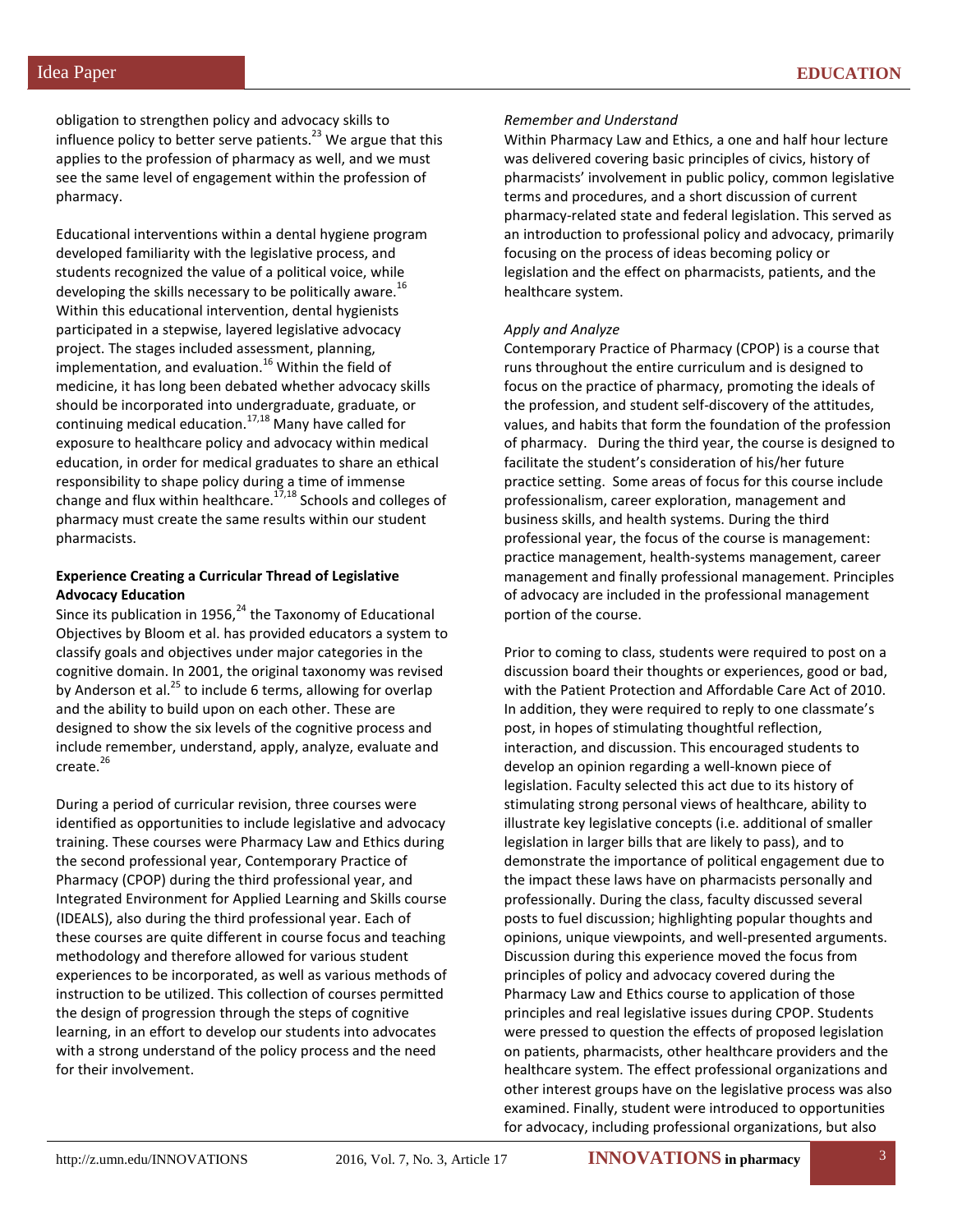individual advocacy opportunities via personal relationships, letter writing, and legislative visits.

#### *Evaluate and Create*

The third and final experience was in the Integrated Environment for Applied Learning and Skills (IDEALS) course. The focus of this course is hands-on application of knowledge and development of skills. This two-hour experience was designed to meet four objectives. By the end of the experience, students were expected to be able to: (1) describe the legislative process, (2) construct an effective legislative ask, (3) compose an elevator speech, and (4) examine various methods of legislative advocacy to create an effective message. In 2013, Gohlke and colleagues published a primer in the Journal of Pharmacy Practice that walks through "igniting the fire for political advocacy" and becoming involved. $^{27}$  While designed for practicing pharmacists, many of the insights and tools provided were easily transferrable to student pharmacists. The lecture and discussion portion of the laboratory experience integrated key concepts discussed in this primer to assist students in learning to affect change in their profession, community, and healthcare system collectively.

In order for student pharmacists, and pharmacists, to be effective agents of change, they must know: (1) what they are asking for and why they are asking for it, (2) how a legislator's constituents would benefit from that ask, (3) how to provide evidence to support why their ask is needed, and (4) how to provide a specific ask that can result in an action item. Our curriculum was designed to develop these four skills. To be successful in legislative advocacy, one does not need to be an expert of the legislative process. Student pharmacists must know legislative decision points and be able to identify members of key health committees. There are two key concepts for successful legislative advocacy: (1) strategic thinking and (2) relationship building.<sup>28</sup> Our discussion focused on those strategies. The purpose, components, and development process of creating a white paper, an elevator speech, and a legislative letter were reviewed. Advocacy elevator speeches are short summaries of a person's perspective, designed to be delivered concisely to a decision maker in any setting. Ideally, the message should be delivered in the time it takes to ride in an elevator, 30 seconds. Speeches should include who you are and what you do as a pharmacist, what you are interested in doing, and how you can be a resource to patients/constituents. Students then selected a current piece of proposed healthcare legislation and wrote a legislative letter or script for an elevator speech focusing on that particular bill.

A rubric was developed to assess student preparation of an elevator speech or letter. Students were asked to: know the issue, make a position clear, provide a personal

story/anecdote, advocate for themselves as an important viewpoint/perspective, discuss impact on general constituents and provide a specific ask. In addition, students were required to research their selected bill and identify their legislator, in order to effectively complete the assignment. Each completed assignment was reviewed, graded, and feedback was provided. Additionally, students were encouraged to send their letters or schedule a visit with their legislator's office to incorporate their elevator speech into a legislative visit. Overall, this exercise allowed for students to begin grasping key concepts of communicating with legislators, There were mixed responses to the course evaluation's statement: "enhanced my understanding of the legislative process and how to effectively interact with my representation (31.4% strongly agreed, 28.6% agreed)." However, students performed well on the assessment with an average score of 93.79%. There were a few outliers, these may represent disengaged students who have assumed negative perceptions of this topic coming into curricular experiences.

#### **Insights and Implications for Advocacy Education within a PharmD Curriculum**

*Impact of Advocacy-Related Skills*

Our curricular efforts were not robustly assessed for development of student competency, student perception, or effects on professional activities/action. Further efforts should be made both at our institution and in the academy to evaluate the impact of various advocacy-related experiences, whether they are state legislative advocacy days, core curricular experiences, or elective course experiences. Are student perceptions changed? Do they practice advocacy regularly? Is this maintained as they transition from student to practitioner? Do these effort result in greater professional and legislative leadership? We certainly respect this as a limitation of our work to date; none of these questions are answered. By creating a curricular thread with increasing cognitive levels, the goal was to ensure student pharmacists were able to develop necessary skills to be an effective advocate. The academy must work at institutional and national levels to create a body of evidence to determine the return on investment of these curricular experiences, which are most effective, and best practices for implementation.

Thirty-five of 83 students (42%) completed the course evaluation. When asked if the legislative ask lab enhanced their understanding of the legislative process and how to engage with representation, students were nearly evenly distributed between neutral (28.6%), agree (28.6%), and strongly agree (31.4%). Three students reported strongly disagree (8.6%) and one disagree (2.9%). Unfortunately, faculty were not given the opportunity in other course evaluations for assessment of the advocacy activities. Several students approached the faculty after class asking how to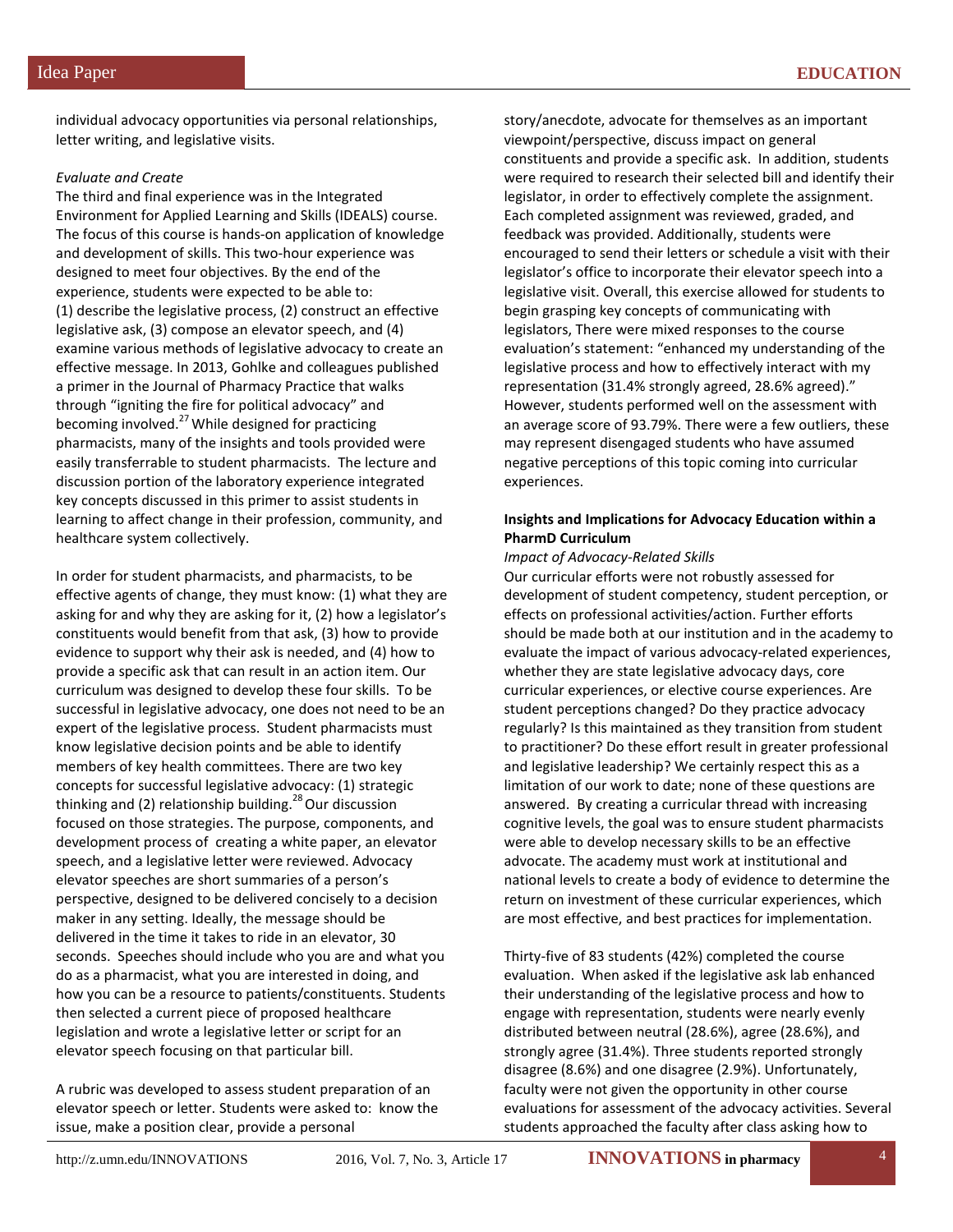register to vote, how to send their letter, and thanking faculty for this lecture. In addition, several students even forwarded faculty correspondence with their legislator. In the future, faculty need to make individual assessment efforts for each curricular experience within each course to assesses for strengths, weaknesses, and student perceptions.

Within the year of implementation, three students performed visits to US Congress and five students visited the Tennessee state legislators to lobby for pharmacist-related issues. Additionally, there has been an increase in students pursuing and obtaining state and national leadership positions within professional organizations that place a strong focus on advocating for the pharmacy profession. Again, these observations are limited and anecdotal, but provide initial indications of students' perceived preparedness and interest.

#### *Perception of Advocacy*

Many people have negative connotations of political advocacy, thinking of lobbyists, large corporations, and a bureaucratic process. However, as a profession, we must embrace that political advocacy is a form of education.<sup>29</sup> Advocacy is a critical tool in showing our value to the healthcare system, our fellow healthcare practitioners, and our patients.<sup>29,30</sup> In its most basic form, advocacy is simply promotion. The profession of pharmacy must embrace promoting our skills and services to patients, policy makers, community members, and our fellow healthcare practitioners alike. Grassroots advocacy by front-line pharmacists from all practice settings (i.e. hospital, community, ambulatory care, etc.) will be key to driving our profession forward.<sup>30</sup> A layered, curricular thread utilizing cognitive levels was developed as a way to attempt to increase confidence with repeated exposure and experience throughout the curriculum. Like our fellow colleagues (such as nurse practitioners), pharmacists must embrace and be prepared for political advocacy. Political advocacy has been an effective strategy for nurse practitioners to change health care policy and their scope of practice.<sup>30</sup>

In our first cycle of implementation, pre-conceived attitudes towards advocacy were the greatest challenge encountered. Some students appeared disengaged or annoyed, especially during the legislative ask lab. Comments were noted about the lab being inappropriate for the course and not enhancing students' skills as a future pharmacist. Faculty must work to enhance students' understanding of advocacy as a clinical skill.<sup>30</sup> We cannot reach optimal clinical capacity as practitioners without reaching optimal operational capacity (i.e. optimizing workflow and establishing practice acts and reimbursement mechanisms for these services), within which advocacy is needed. Another negative concept that emerged seemed to be lack of ability to overcome students' negative perceptions of Congress and the legislative process. This is

the biggest area we have identified to be an area for future work. What are the perceptions of student pharmacists and pharmacists about the legislative process? How many are registered to vote and have voted in the last election? There are assumptions that are often made about lack of engagement, but we need to better understand student perceptions and create effective tools to show opportunities to for impact in the legislative process.

Greatest acceptance of advocacy-related topics was seen in the Affordable Care Act analysis. Students were very active on the course discussion board, beyond the required engagement for participation credit in the discussion surrounding the Patient Protection and Affordable Care Act (ACA). Many had strong thoughts and welcomed debate with their peers. Faculty should further investigate active-learning strategies, such as these, for effectiveness as tools to teach about advocacy and the legislative process. Based on our experiences, we would recommend a similar intervention as a starting base for faculty with limited experience teaching legislative advocacy or limited opportunities in curricula. At times, students seemed to forget that they were learning about the legislative process, due to their strong opinions surrounding the ACA and their personal connection to the impact its passage had on their lives.

#### *Curricular Improvement*

In 2012, Deloatch et al. published a study evaluating development of student pharmacist professional political advocacy (SPPA) at six schools and colleges of pharmacy. From their research, the goal of "prepar[ing] students for professional political advocacy" was found at most schools and colleges of pharmacy though implication from leadership and citizenship objectives versus explicit statements. Efforts to provide SPPA were primarily through elective courses, elective Advanced Pharmacy Practice Experiences (APPEs), legislative days, and student organizations (i.e. APhA-ASP SPAN [American Pharmacists Association-Academy of Student Pharmacists Student Political Advocacy Network]). Critical concepts and skills identified as necessary to be effective professional advocates included awareness and understanding of the political process, understanding appropriate etiquette for interacting with decision makers, communication skills, and personal and professional responsibility.<sup>31</sup>

Our paper describes an innovative educational approach to meet the concepts and skills identified by Deloatch et al. within our institution's core curriculum, culminating with an applications-based laboratory experience. Deloatch et al. identified common barriers as a lack of time; scheduling challenges; lack of faculty/student awareness, interest, confidence, and commitment; travel, and cost. $31$  While our innovation does not remedy all of those barriers, it does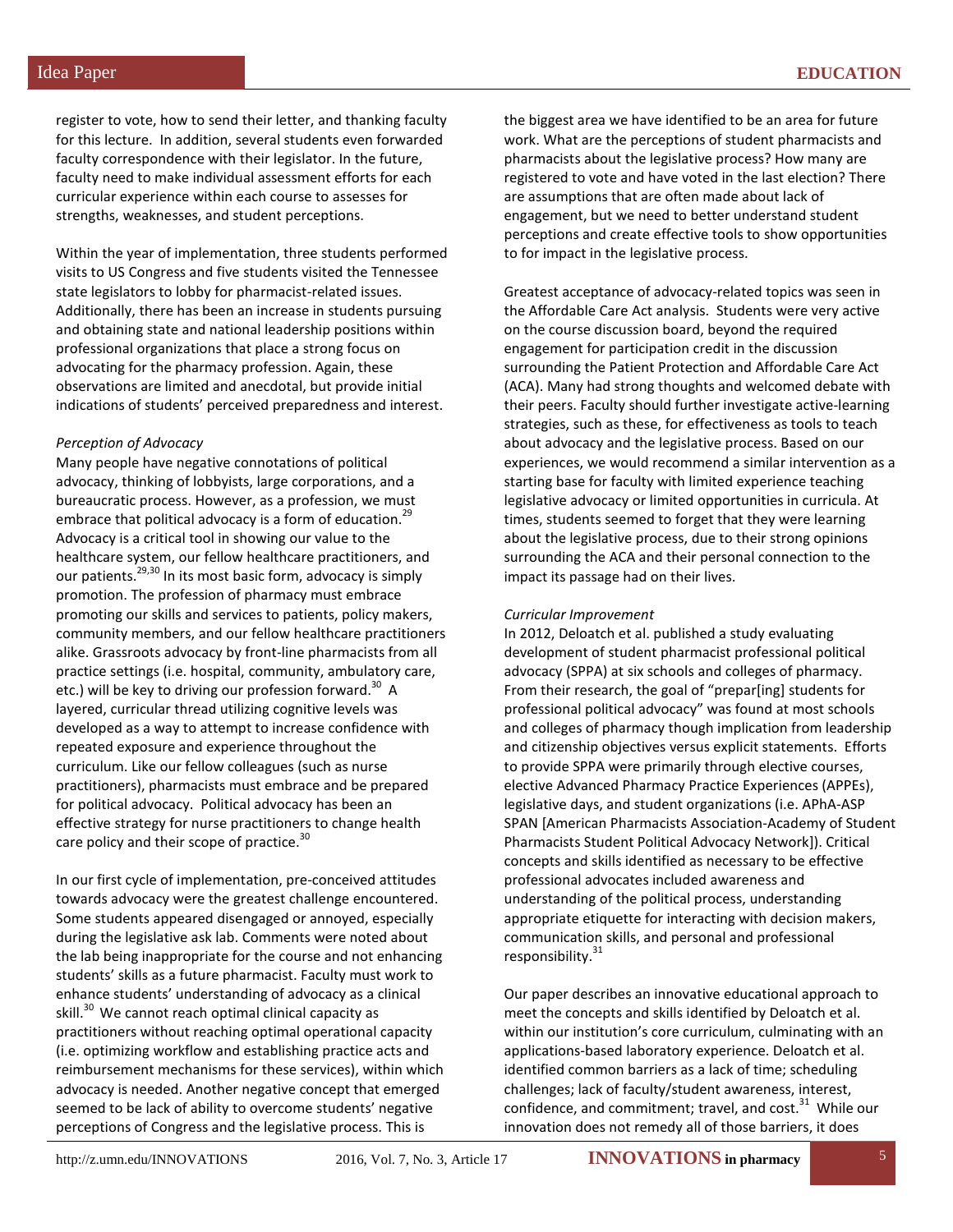provide strategies to address student awareness issues (e.g. three touches at various points in the curriculum), while also eliminating travel and cost to teach these skills. A brief and not exhaustive list of resources that can assist faculty and colleges and schools of pharmacy who desire to integrate advocacy within the curriculum is provided in Table 1. Further, the authors are happy to share educational resources developed in our curriculum with those who are interested.

While we were excited to see some positive anecdotal feedback and some student pharmacist interest in legislative advocacy-related student organization efforts, there is still room for improvement. While sequencing was successful, one challenge identified during implementation was timing of experiences. The second and third experiences were scheduled within the same semester, which shortened the longitudinal component of the curricular innovation. Ideally, the experiences would be spread evenly throughout the required curriculum. This would allow for better reinforcement of concepts and skills as well. Further, these two experiences, due to scheduling restraints, were only one month apart. In course evaluations, students noted feeling advocacy was discussed "far too much", that the short separation was overbearing or the topic was excessively stressed. More even and distant spread could allow for less negative perceptions of the topic, especially for students who are not naturally inclined to this topic by occasional vs. intense curricular experiences in timing.

#### *How the Academy Can Respond*

In 2013, a national task force surveyed schools and colleges of pharmacy to identify characteristics and indicators of quality of best practices regarding advocacy development PharmD curricula. This survey found that only 53% of the 54 institutions who responded included advocacy in their strategic plan. Thirty-three of those 54 institutions (61%) reported significant advocacy experiences, primarily involving legislative days. Many respondents noted not having any noteworthy experiences, but recognize this as an area of importance that was in progress. As a result, this task force recommended AACP supporting the inclusion of "advocates" or "advocacy" in ACPE accreditation standards.<sup>32</sup> While the new standards incorporate topics with a connection to legislative advocacy, the academy still must move towards recognizing advocacy as a core competency.

The Task Force also made recommendations regarding curricula of schools and colleges of pharmacy, calling for inclusion of advocacy development in the curricula through a curricular thread, with co-curricular opportunities, and extracurricular opportunities.<sup>32</sup> Our experiences provide a foundation for the academy to embrace this call. A foundational model with initial observations of successes and

weaknesses is discussed, allowing for replication, partnership, and outcomes evaluation through a collaboration of multiple institutions if interested. Further, the Task Force called for AACP to expand resources for faculty in advocacy development, as well as a change in culture of schools and colleges of pharmacy surrounding advocacy. Specific calls included inclusion of advocacy goals in strategic planning documents, support of faculty members who are effective in advocacy efforts, and pursuit of partnership and collaboration for advocacy development.<sup>32</sup> Our experiences support these recommendations. We found initial success in our educational efforts, but implications are limited due to lack of robust assessment and singular experiences at one college. Faculty should develop partnerships across schools and colleges of pharmacy to share effective models, enhance the robustness of assessment, and to build momentum for the academy to fully embrace advocacy as a core competency.

#### **Summary**

Curricular experiences described within the literature are limited to singular events or elective coursework, risking that most student pharmacists are not adequately exposed to advocacy skills to be an effective advocate in their communities. Given the lack of healthcare expertise, especially relating to pharmacy experience, pharmacist engagement in the legislative process is critical. This paper describes an initial pilot of an advocacy curricular thread as a method to attempt to develop a baseline advocacy competency. There is a need for further work to describe additional curricular innovations centering on legislative advocacy. Faculty must be future-minded in their design of innovations and corresponding identification of impact and success. Interested and experienced faculty within this curricular area should establish a task force to establish, assess, and advocate for effective curricular models to create awareness of the legislative process and advocacy skills within student pharmacists.

#### **References**

- 1. Jungnickel PW, Kelley KW, Hammer DP, Haines ST, Marlowe KF. Addressing competencies for the future in the professional curriculum. Am J Pharm Educ. 2009;73(8):Article 158.
- 2. Shuck AA, Phillips CR. Assessing pharmacy students' learning styles and personality types: a ten-year analysis. Am J Pharm Educ. 1999;63(1):27-33.
- 3. Hardigan PC, Cohen SR. Comparison of osteopathic, pharmacy, physical therapy, physician assistant, and occupational therapy students' personality styles: implications for education and practice. J Pharm Teach. 199;7(2):67-79.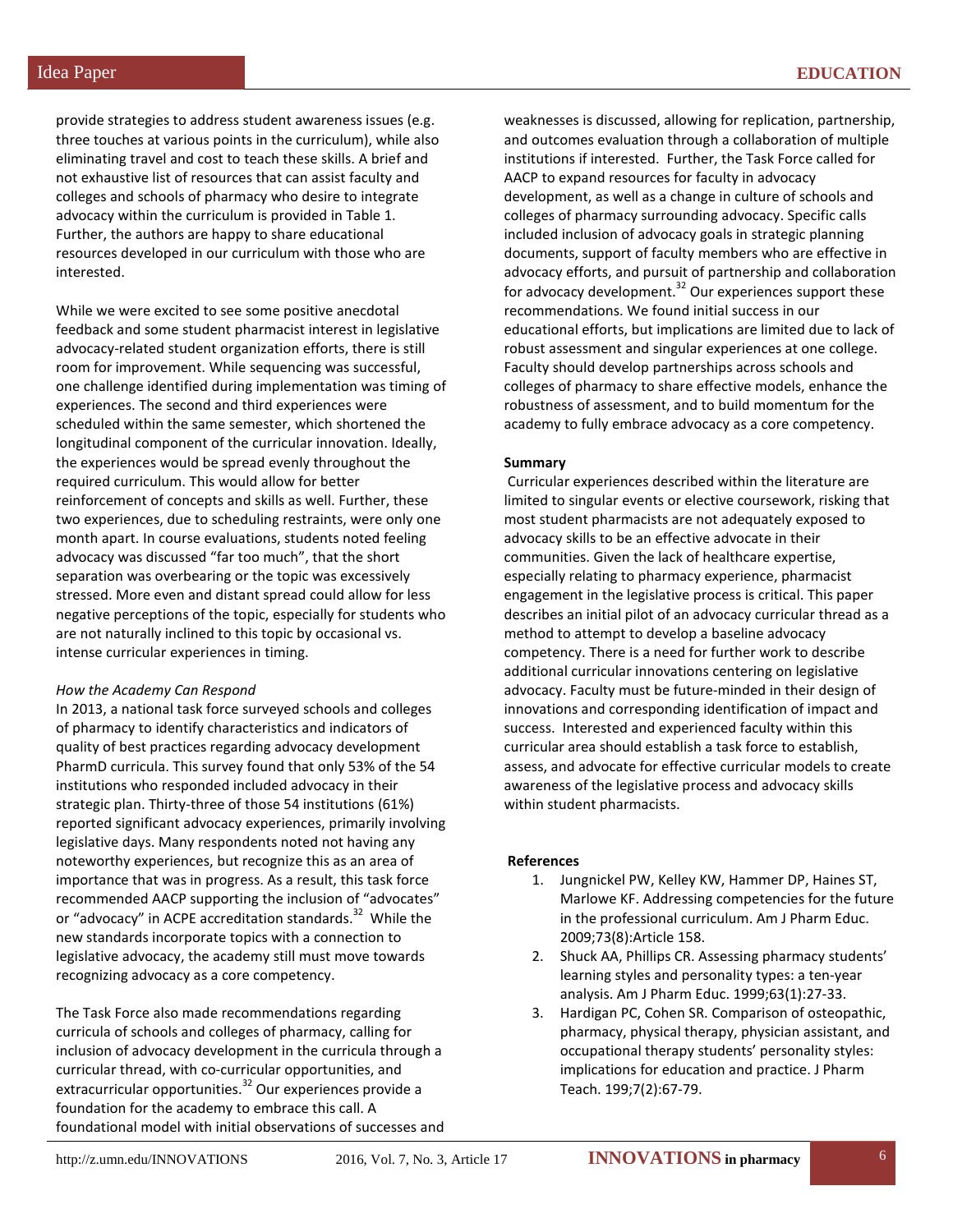- 4. Rezler AG, Manasse HR, Buckley JM. Comparative study of the personality types attracted to pharmacy and medical school. Am J Pharm Educ. 1977;41(1):7- 10.
- 5. Medina MS, Plaza CM, Stowe CD, et al. Center for the Advancement of Pharmacy Education 2013 Educational Outcomes. Am J Pharm Educ. 2013;77(8):Article 162.
- 6. Accreditation Standards and Key Elements for the Professional Program in Pharmacy Leading to the Doctor of Pharmacy Degree. [https://www.acpe](https://www.acpe-accredit.org/pdf/)[accredit.org/pdf/.](https://www.acpe-accredit.org/pdf/) Accessed Dec 28, 2015.
- 7. Bzowyckyj AS, Janke KK. A Consensus Definition and Core Competencies for Being an Advocate for Pharmacy. Am J Pharm Educ. 2013;77(2):Article 24.
- 8. Boyle CJ. Advocacy: The essential competence. J Am Pharm Assoc. 2009;49(3):364-366.
- 9. Boyle CJ, Lipowski E, Kim T, et al. Grassroots Lobbying: An Important Tool for Pharmacy. J Am Pharm Assoc. 2004;44(1):5-9
- 10. Cooke RL, Lipowski E, Magness JW, et al. Achieving recognition as patient-centered providers: We are our own best advocates. J Am Pharm Assoc. 2013;53(3):234-238.
- 11. Blake EW, Powell PH. A pharmacy political advocacy elective course. Am J Pharm Educ. 2011;75(7):Article 137.
- 12. Boyle CJ, Beardsley RS, Hayes M. Effective leadership and advocacy: amplifying professional citizenship. Am J Pharm Educ. 2004;68(3):Article 63.
- 13. Adams AJ, Matzke GR, McCall KL. A novel education and training program to enhance student advocacy. Am J Pharm Educ. 2015;79(7):Article 95.
- 14. Smith K, Hazelet TK, Hammer DP, Williams DH. "Fix the Law" project: An innovation in students' learning to affect change. Am J Pharm Educ. 2004;68(1):Article 18.
- 15. Manning JE. Membership of the  $114<sup>th</sup>$  Congress: A Profile. Congressional Research Service. [https://www.fas.org/sgp/crs/misc/R43869.pdf.](https://www.fas.org/sgp/crs/misc/R43869.pdf)  Accessed Dec 28, 2015.
- 16. Manning JE. Membership of the  $113<sup>th</sup>$  Congress: A Profile. Congressional Research Service. [http://www.senate.gov/CRSReports/crs](http://www.senate.gov/CRSReports/crs-publish.cfm?pid=%260BL%2BR%5CC%3F%0A)[publish.cfm?pid=%260BL%2BR%5CC%3F%0A.](http://www.senate.gov/CRSReports/crs-publish.cfm?pid=%260BL%2BR%5CC%3F%0A)  Accessed Dec 28, 2015.
- 17. Manning JE. Membership of the  $112<sup>th</sup>$  Congress: A Profile. Congressional Research Service. [http://www.senate.gov/reference/resources/pdf/R4](http://www.senate.gov/reference/resources/pdf/R41647.pdf) [1647.pdf.](http://www.senate.gov/reference/resources/pdf/R41647.pdf) Accessed Dec 28, 2015.
- 18. Fincham JE, Ahmed A. Dramatic need for cooperation and advocacy within the academy and beyond. Am J Pharm Educ. 2012;76(1): Article 1.
- 19. Rogo EJ, Bono LK, Peterson T. Developing dental hygiene students as future leaders in legislative advocacy. J Dent Educ. 2014;78(4):541-551.
- 20. McGrew MC, Wayne S, Solan B, Snyder T, Feguson C, Kalishman S. Health policy and advocacy for new mexico medical students in the family medicine clerkship. Fam Med. 2015;47)10):799-802.
- 21. Croft D, Jay SJ, Meslin EM. Perspective: Is it time for advocacy training in medical education? Acad Med. 2012;82(9):1165-1170.
- 22. Magnussen L, Itano J, McGuckin N. Legislative Advocacy Skills for Baccalaureate Nursing Students. Nurse Educ. 2005;30(3):109-112.
- 23. Maryland MA, Gonzalez RI. Patient advocacy in the community and legislative arena. Online J Issues Nurs. 2012;17(1):Manuscript 2.
- 24. Bloom BS, Engelhart MD, Furst EJ, Hill WH, Krathwohl DR. *Taxonomy of educational objectives: The classification of educational goals. Handbook 1: Cognitive domain.* New York, NY: David McKay, 1956.
- 25. Anderson LW, Krathwohl DR, Airasia PW, et al. *A taxonomy for learning, teaching, and assessing: A revision of educational objectives.* New York, NY: Longman, 2001.
- 26. Krathwohl DR. *A revision of Bloom's Taxonomy: An overview. Theory into practice.* Columbus, OH: The Ohio State University, 2002.
- 27. Gohlke AL, Murphy KM, Cannelll ME, Ray DB, Burnworth MJ. Igniting the fire within: A primer on political advocacy for pharmacy professionals. J Pharm Prac. 2013;26:165-170.
- 28. Huntington CG. Legislative advocacy for health profession educators. Educ for Health. 2001;14(2):241-250.
- 29. Apollonio DE. Political advocacy in pharmacy: challenges and opportunities. Integr Pharm Res Pract. 2014;3:89-95.
- 30. Boechler L, Despins R, Holmes, et al. Advocacy in pharmacy: Changing "what is" into "what should be". Can Pharm J. 2015;148(3):138-141.
- 31. Deloatch KH, Gannett PM, Hagemann TM, et al. Student engagement in professional political advocacy in colleges/schools of pharmacy. Curr Pharm Teach Learn. 2012;4(3):207-211.
- 32. Ross LA, Janke KK, Boyle CJ, et al. Preparation of faculty members and students to be citizen leaders and pharmacy advocates. Am J Pharm Educ*.* 2013;77(10):Article 220.